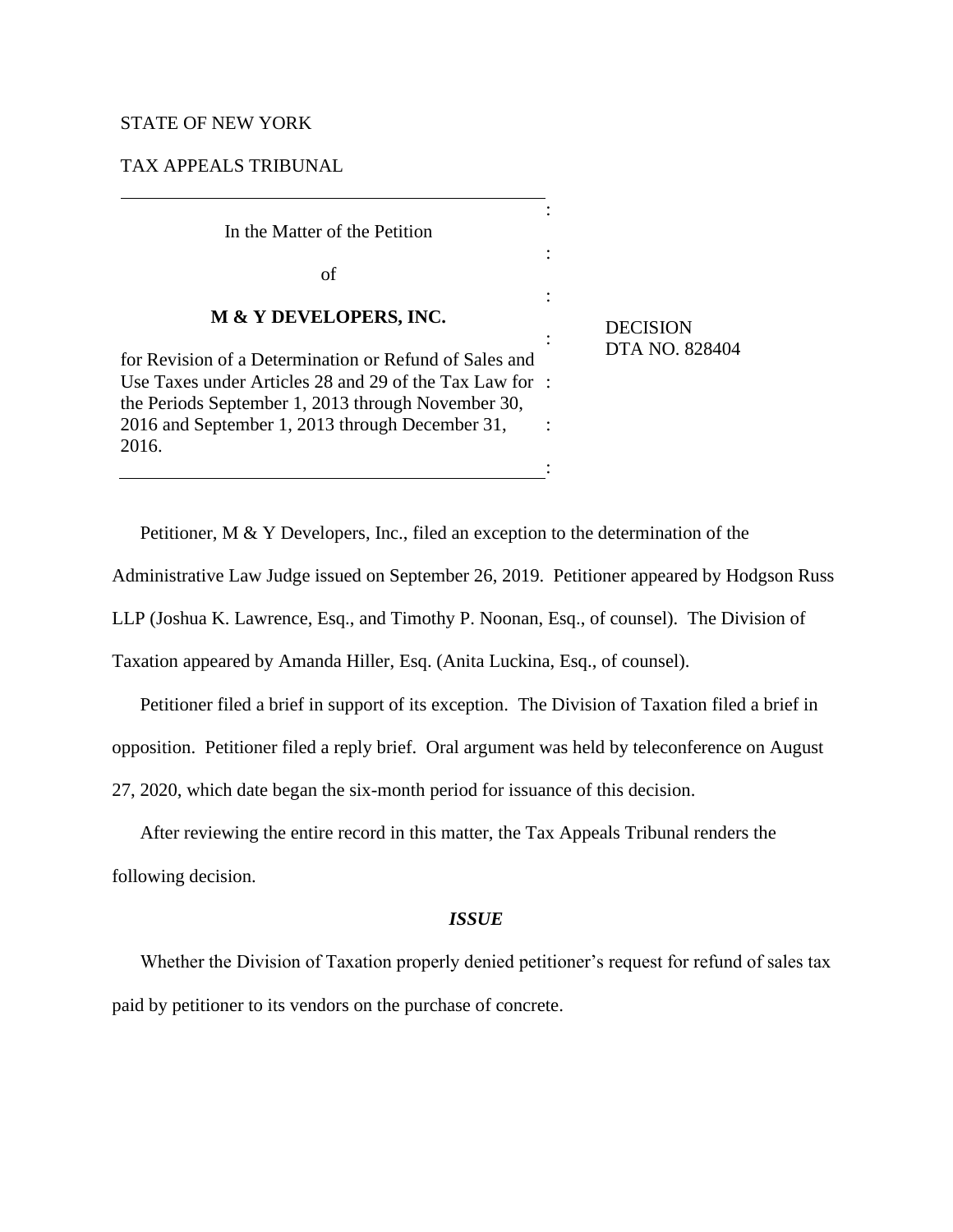#### *FINDINGS OF FACT*

We find the facts as determined by the Administrative Law Judge except that we have not restated finding of fact 18, which lists the Administrative Law Judge's ruling on proposed findings of fact.

1. Petitioner, M & Y Developers, Inc., performs general contracting and concrete placement work (concrete work) for customers in New York, including the building of concrete foundations, and installation of sidewalks, driveways and walkways. Petitioner enters into written contracts with its customers for its general contracting and concrete work.

2. The size of the jobs that petitioner performs varies but can require the services of up to 30 or 40 of petitioner's employees.

3. When performing concrete work, petitioner's responsibilities include preparing a site to receive concrete. This includes excavating a site and ensuring that it is properly elevated and leveled in accordance with construction documents. This also includes protecting and supporting adjoining walls and structures, as well as building forms to hold poured concrete, framing footings for foundations, and installing structural material, such as rebar and chicken wire, to prevent concrete from cracking.

4. While petitioner does very minor excavation work itself, it generally hires subcontractors for this work. Petitioner, however, oversees the work of these subcontractors to ensure that any required excavation work is done correctly.

5. M & Y coordinates the activities of the subcontractors at the site, including the concrete suppliers, pumping companies, third-party concrete testers and engineers.

6. Petitioner purchases concrete from suppliers who deliver it to the site and pump or pour it using a chute or line to direct the flow to the desired location specified by petitioner. Petitioner

-2-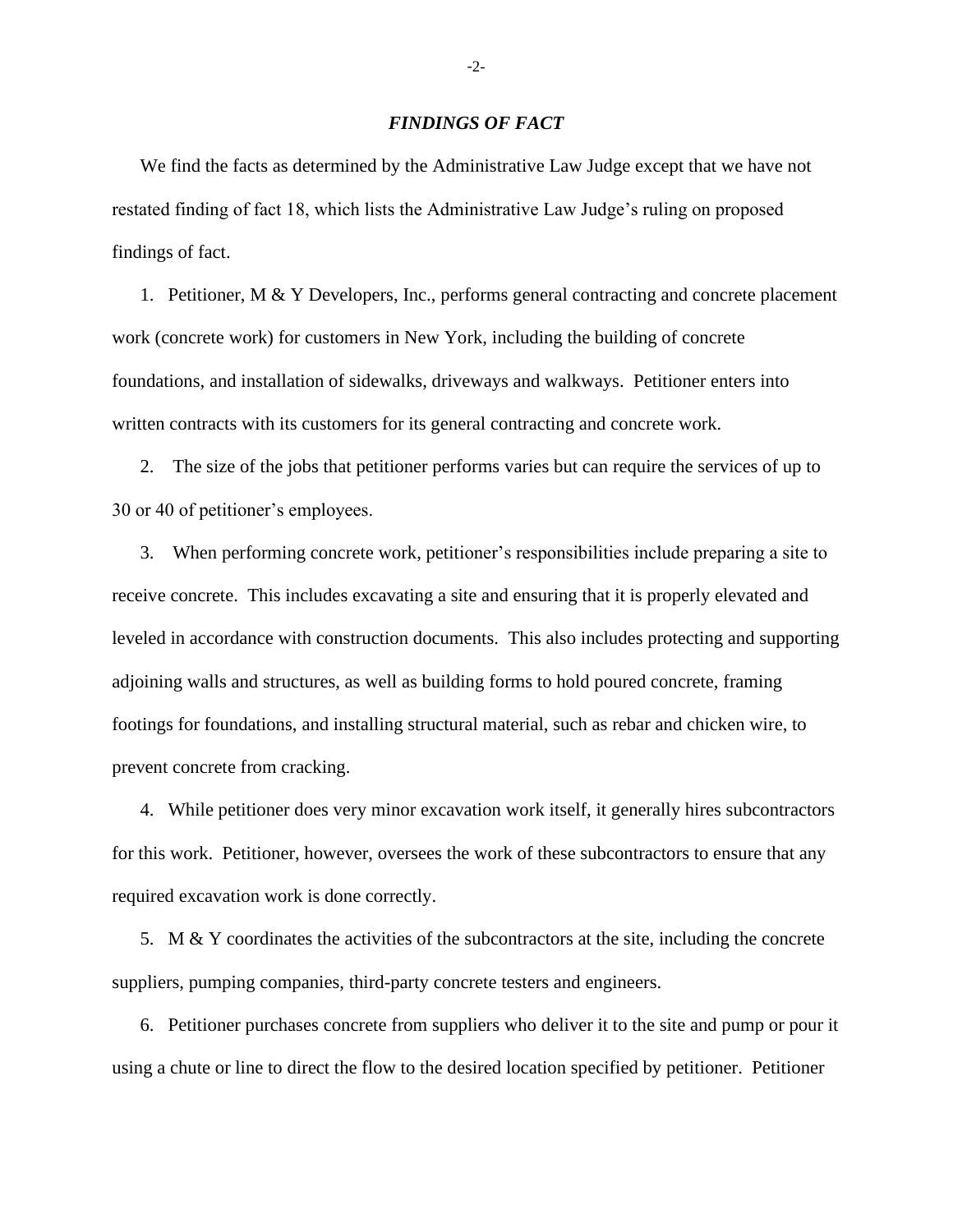does not enter into written contracts with the concrete suppliers. Submitted into the record were a number of invoices the concrete suppliers furnished to petitioner for its purchase of concrete, which show the type of concrete mix purchased, the quantity and the price.

7. Petitioner hires the concrete supplier, or "ready-mix company," to supply the concrete. Once petitioner finishes the site preparation work, it determines how many yards of concrete are needed, and asks the concrete supplier for that amount in yards. The concrete that petitioner needs for each job varies in that it has specific "PSI" (pounds per square inch) requirements, which are determined by a third-party engineer. Once petitioner hires the concrete supplier, the supplier is informed of the required PSI as established in the construction documents, either through petitioner, the site owner or the general contractor. Petitioner obtains a TR3 (concrete design mix technical report) from the concrete supplier, which lists the ingredients that the supplier will use to achieve the required PSI. Petitioner will then tell the concrete supplier when and where to deliver the concrete. The concrete is then delivered to the work site by the concrete supplier who pumps or pours the concrete from the concrete truck into the forms or areas prepared by petitioner.

8. While the concrete supplier is pouring or pumping the concrete, petitioner will have two or three of its own employees on site. These employees will smooth out and/or flatten any concrete that is poured or pumped. For flat work, petitioner's employees will distribute the concrete with a machine called a helicopter, and smooth it out. Petitioner's employees will also perform any additional work that may be required while the concrete is still wet, such as installing keys into the concrete, detailing the concrete, or putting in lines for sidewalks.

9. If the site owner is not satisfied with the concrete work once it is completed, it is petitioner's responsibility to correct any problems.

-3-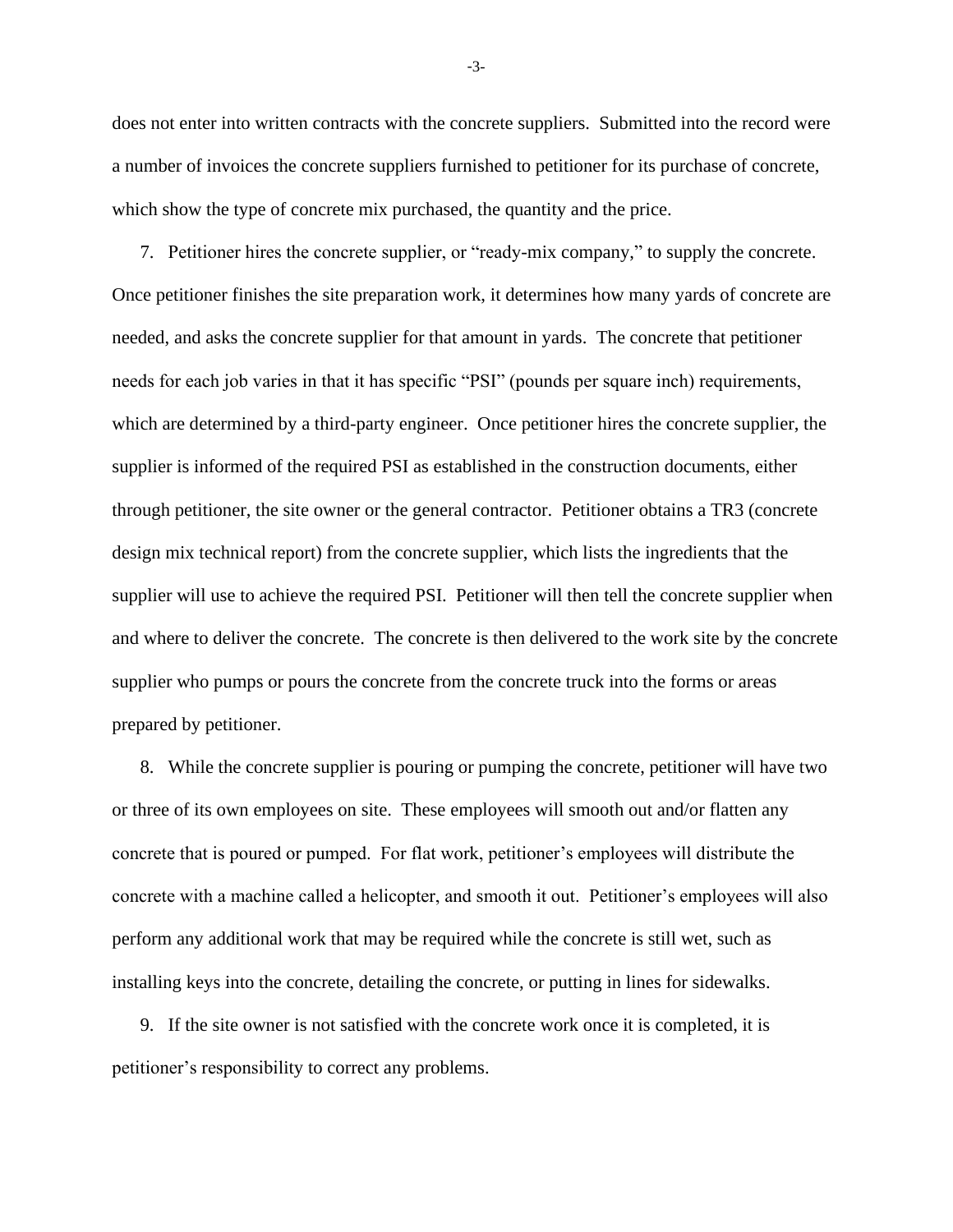10. On December 19, 2016, petitioner submitted an application for credit or refund of sales or use tax, form AU-11, to the Division of Taxation (Division) seeking a sales tax refund of \$190,401.65 (first application). The refund amount claimed was for sales tax petitioner stated was paid to two concrete suppliers, Alpine Ready Mix and Liberty Transit Mix, between September 1, 2013 and November 30, 2016, for the purchase and installation of concrete. The basis of petitioner's request was that the concrete suppliers should be responsible for paying use tax on the raw materials used for the concrete, and that they were shifting the tax burden onto petitioner. Petitioner claimed that it was exempt from sales tax under the capital improvement provisions of the Tax Law.

11. On February 15, 2017, the Division issued a refund claim determination notice (Notice 1) to petitioner that denied petitioner's first application. The reason for the refund denial was the Division's determination that petitioner's purchase of concrete was the taxable sale of tangible personal property. Notice 1 stated, in part, as follows:

"Any contractor who is making a capital improvement must pay a tax on the cost of the material to him, as he is the ultimate consumer of the tangible personal property.

In addition, the contractor controls and is responsible for proper installation. Based on the documentation presented you as the contractor were responsible for the proper installation of the foundation and sidewalks. The operator of the concrete truck is only responsible for providing and delivering the materials. You, as the contractor controls the distribution of the concrete."

12. On February 19, 2017, petitioner submitted a second application for credit or refund of sales or use tax, form AU-11, to the Division (second application). The second application sought a sales tax refund of \$296,793.39, which included the same \$190,401.65 petitioner sought in the first application, plus an additional \$106,391.74. The additional amount sought was for sales tax petitioner claimed was paid on additional purchases of concrete from Alpine Ready Mix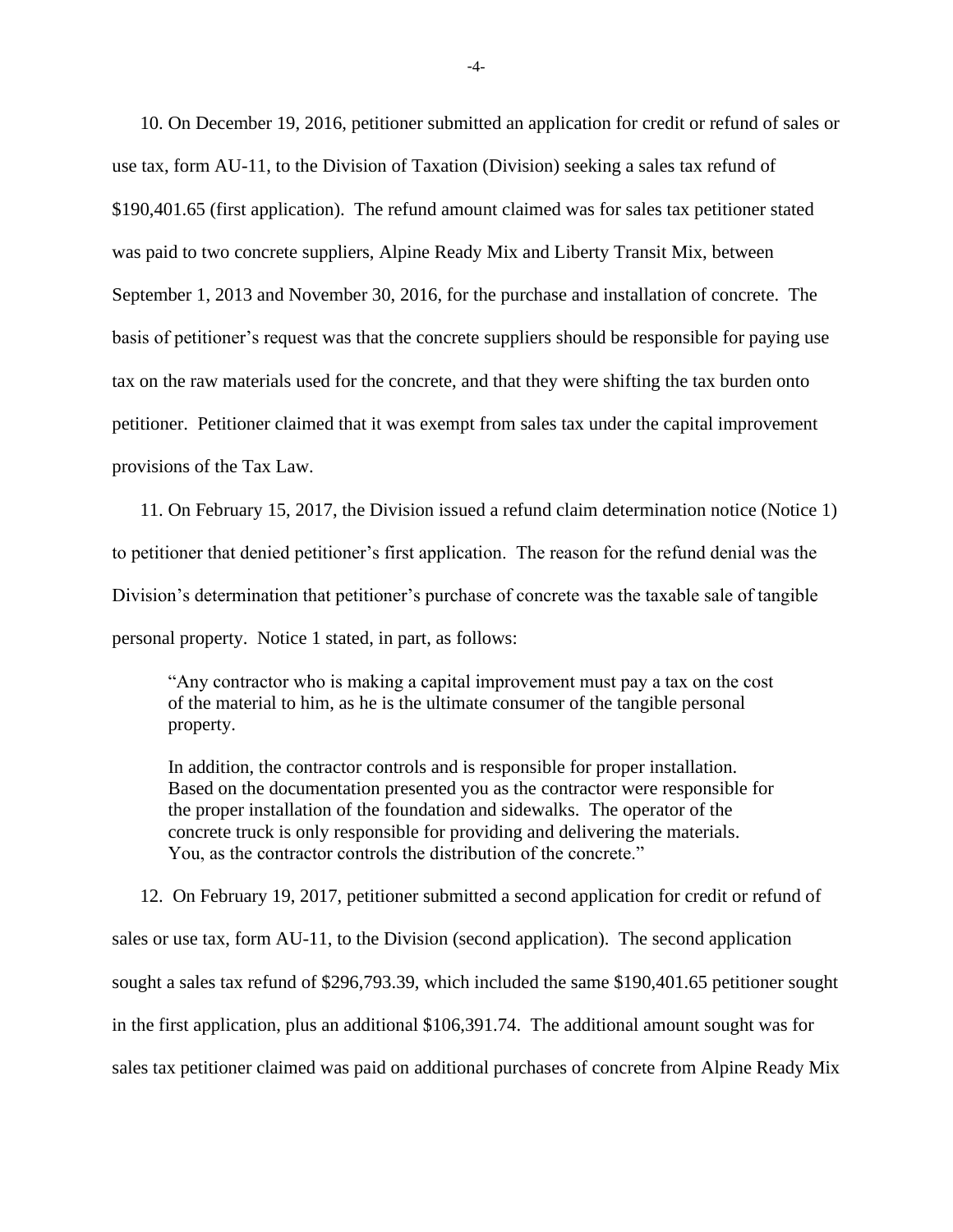and Liberty Transit Mix, as well as from other concrete suppliers for the period September 1, 2013 through December 31, 2016.

13. On March 22, 2017, the Division issued a refund claim determination notice to petitioner (Notice 2), denying petitioner's second application. Notice 2 set forth the same reasons for denial as Notice 1, plus noted that petitioner's second application was, in part, duplicative of the first application that was previously denied, and further that portions of the claim were not timely.

14. Petitioner filed a request for conciliation conference with the Bureau of Conciliation and Mediation Services (BCMS) for Notice 1 and Notice 2. On August 4, 2017, BCMS issued a conciliation order denying petitioner's request and sustaining the statutory notices.

15. At the hearing, the parties stipulated that the amount of refund claim at issue in this proceeding was \$248,480.49.

16. On February 1, 2019, petitioner filed a request for a correction of the hearing transcript, together with the affidavit of Yosef Gruber, petitioner's witness who testified at the hearing, requesting that page 128, lines 22 and 23 of the transcript be changed from "hardening concrete" to "hardened concrete." On March 4, 2019, the Division filed an affirmation of Howard Beyer, Esq., opposing petitioner's request for a correction of the transcript.

17. On April 16, 2019, subsequent to the closing of the record and beyond the final date for submission of briefs, petitioner's representative requested permission to submit a court decision that he believed was relevant to this matter, but which he did not cite in his brief. Petitioner was granted until April 30, 2019 to submit a copy of the specific case decision or citation thereto, and nothing more. On April 29, 2019, petitioner submitted a cover letter and a copy of the decision in *Matter of Midland Asphalt Corp. v Chu* (136 AD2d 851 [3d Dept 1988]), together with the

-5-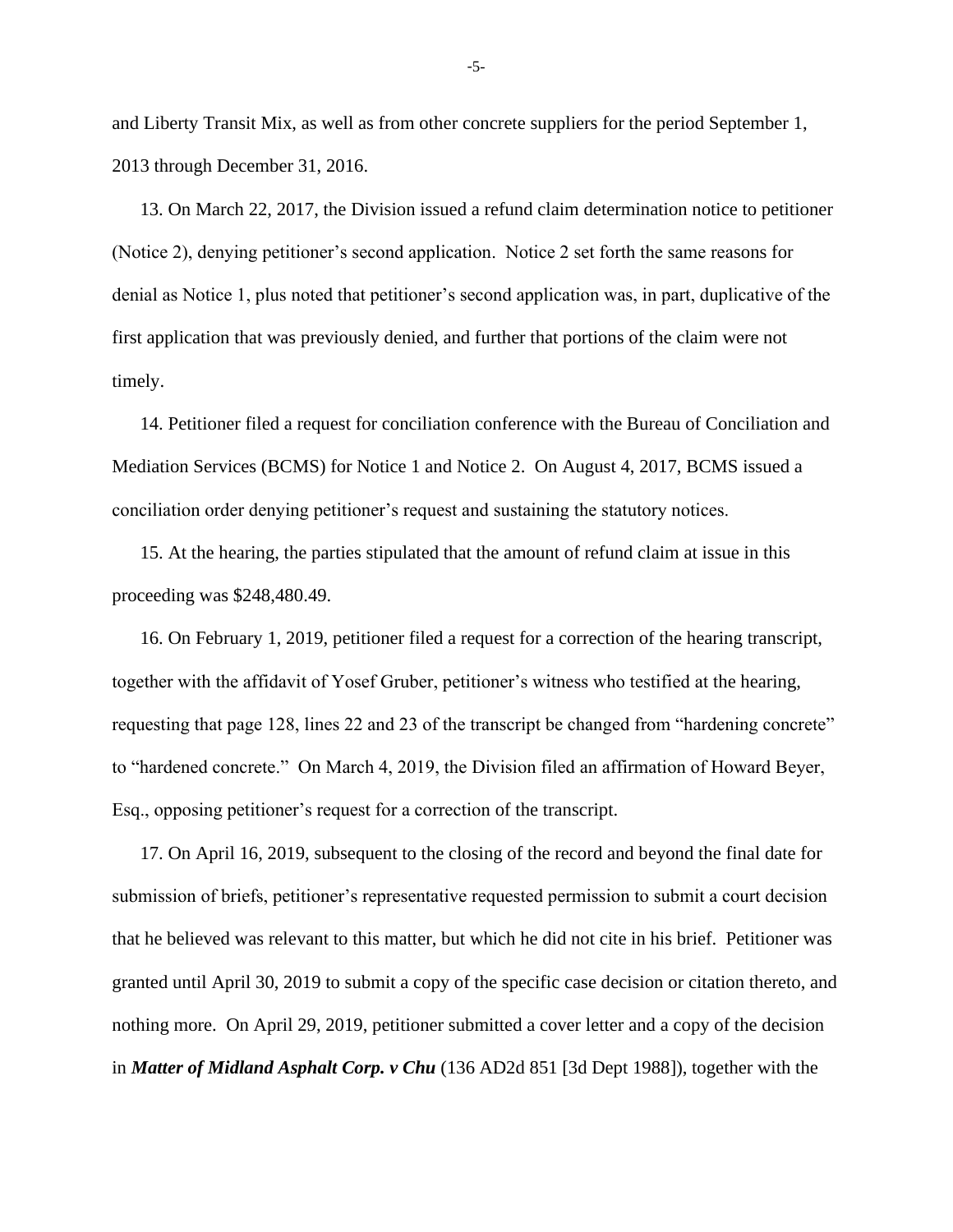record on review in that matter. On May 14, 2019, the Division objected to petitioner's submission of new documents.

#### *THE DETERMINATION OF THE ADMINISTRATIVE LAW JUDGE*

The Administrative Law Judge began her determination by addressing two issues raised posthearing; namely, petitioner's request to correct the transcript of the hearing and petitioner's submission of evidence after the closing of the record. With regard to the first issue, the Administrative Law Judge found that petitioner abandoned its request to correct the transcript by conceding that any impact such correction would have would be moot in light of the Appellate Division's holding in *Matter of Midland Asphalt Corp*. The Administrative Law Judge also rejected petitioner's submission of additional evidence, finding that the documents were submitted after the closing of the record.

The Administrative Law Judge then addressed the substantive issue of whether petitioner is entitled to an exemption from sales tax for its purchases from its concrete suppliers. The Administrative Law Judge noted that statutes and regulations authorizing exemptions and exclusions from taxation are to be strictly and narrowly construed and that the taxpayer bears the burden of proof with respect thereto. The Administrative Law Judge quoted the relevant section of the Tax Law imposing sales tax on sales of tangible personal property, including the capital improvement exception and definition of a capital improvement under the statute. The Administrative Law Judge also cited the section of the Tax Law that imposes sales tax on sales of tangible personal property to contractors for use in construction, regardless of whether such tangible personal property is to be resold or incorporated into real property as a capital improvement or repair.

-6-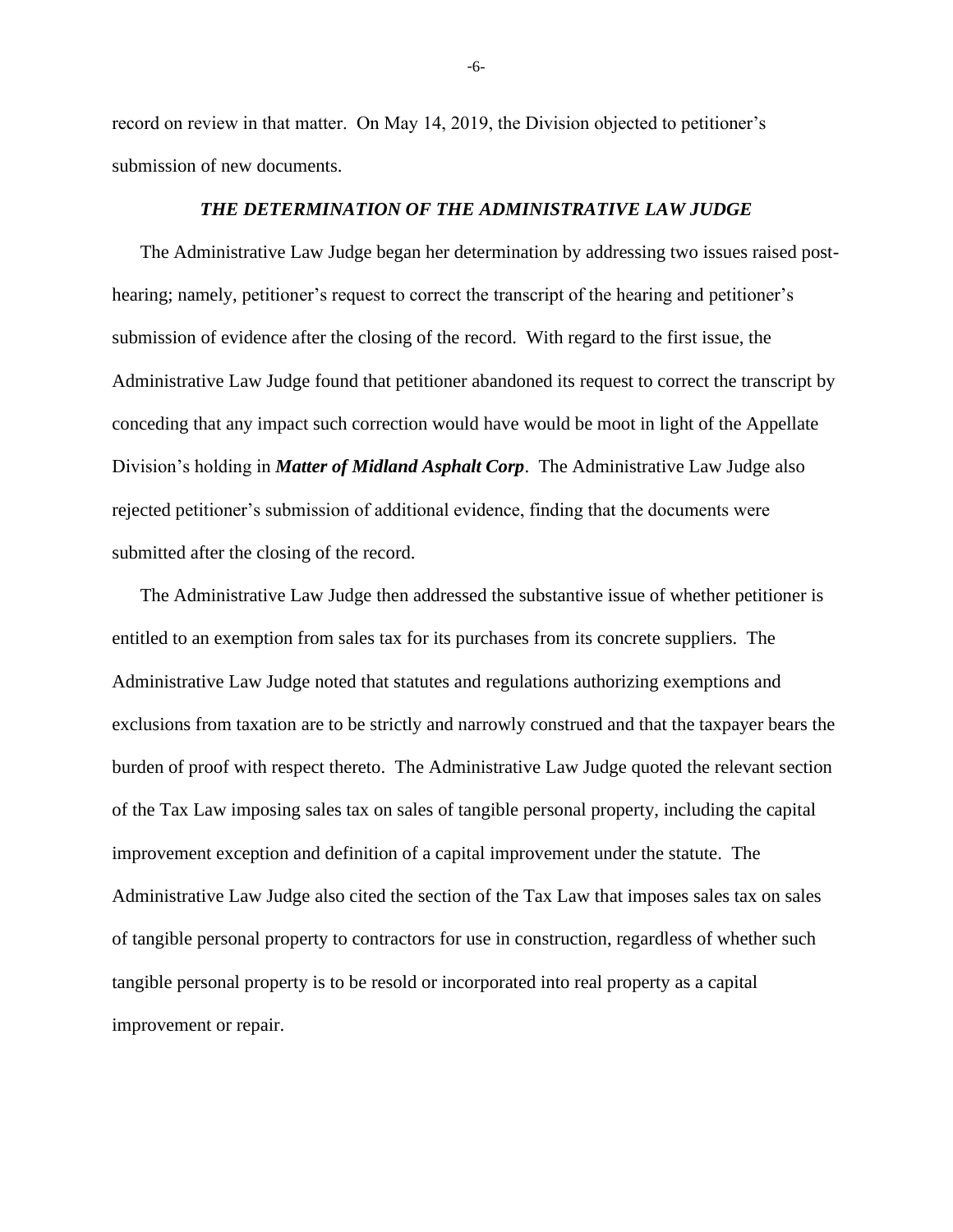The Administrative Law Judge rejected petitioner's contention that the transactions at issue were purchases of capital improvement construction contracts and not purchases of tangible personal property. The Administrative Law Judge found petitioner's contentions to be contrary to the record in that it was petitioner who was the party responsible for the installation of the concrete at its job sites. Specifically, the Administrative Law Judge observed that the invoices of the sales here at issue did not indicate charges for construction or other improvements to real property, but rather indicated the amount of concrete purchased. The Administrative Law Judge analogized the taxpayer's position in *Matter of Miron Rapid Mix Concrete Corp.* (Tax Appeals Tribunal, January 9, 1992) to the facts presented here, where the Tribunal affirmed a determination that the taxpayer, a concrete supplier, was engaged in the production and sale of tangible personal property starting with the charging of the ingredients into a mixer truck and continuing uninterrupted in a unified process until the final product is delivered to the construction site. The Administrative Law Judge stated that petitioner's reliance on *Matter of Midland Asphalt Corp.* for a contrary outcome was misplaced because, in that case, the taxpayer sought a sales tax exemption for equipment predominately used to produce asphalt for its own contractual obligations rather than to sell it separately from the services it provided and was distinguishable from the instant case. The Administrative Law Judge instead found petitioner's situation to be similar to that of the suppliers described in *Miron Rapid Mix Corp.* that were found to be engaging in retail sales of concrete. The Administrative Law Judge concluded that petitioner failed to establish that it was not purchasing tangible personal property from its concrete suppliers. Accordingly, the Administrative Law Judge denied the petition and sustained the refund claim determination notices here at issue.

-7-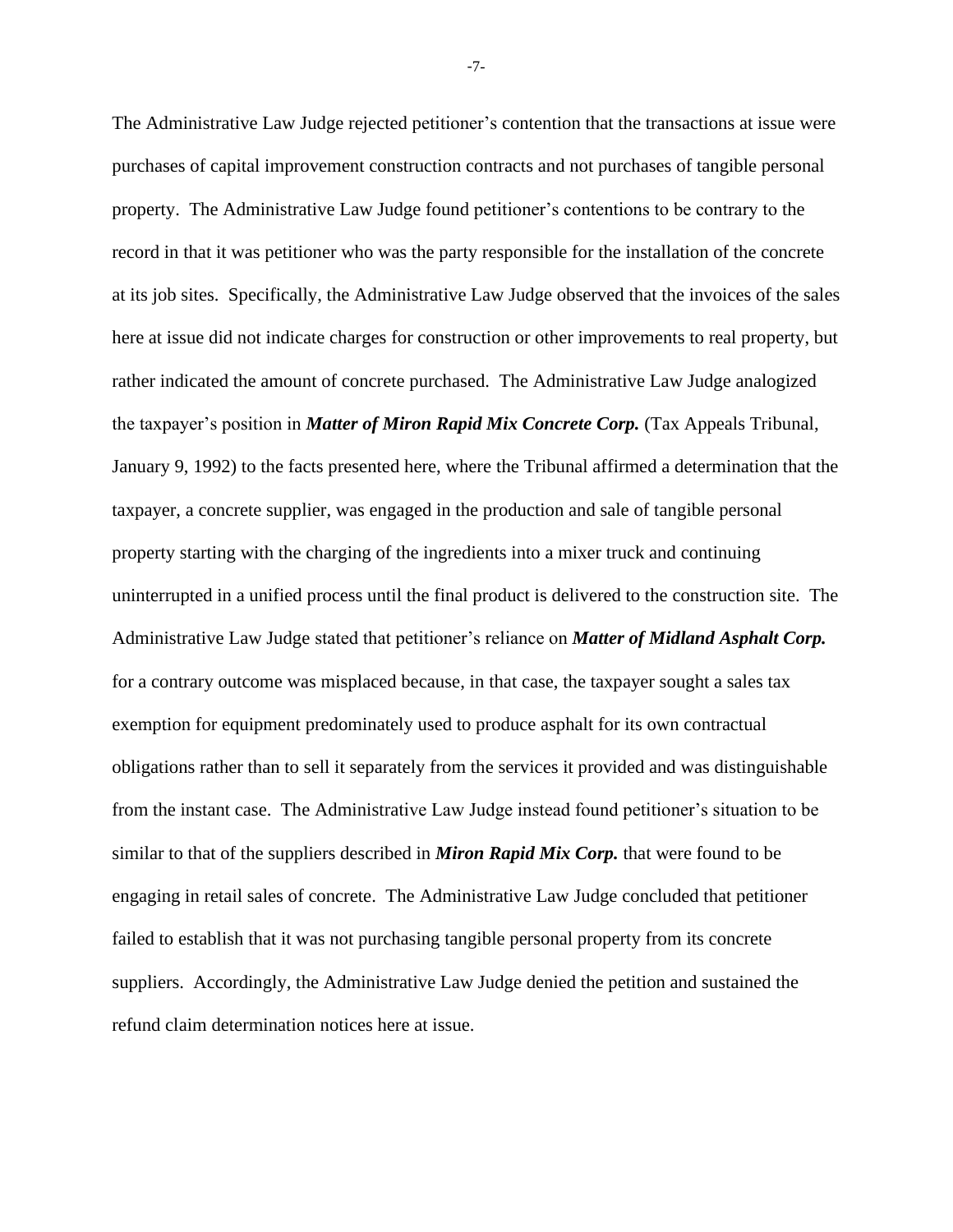#### *ARGUMENTS ON EXCEPTION*

Petitioner argues that the Administrative Law Judge erred in concluding that petitioner's purchases from its suppliers were not purchases of capital improvement contracts for services excepted from sales tax under Tax Law § 1105 (c) (3) and (5). Petitioner states that the threshold question of whether it purchased the concrete at retail under Tax Law § 1105 (a) or purchased contracts for construction of capital improvements under Tax Law § 1105 (c) (3) is a question of fact rather than a question of statutory construction, and thus strict construction was not the appropriate standard to apply. Petitioner urges this Tribunal to find that the record supports its contention that its purchases from its concrete suppliers were for construction contracts for installation of capital improvements at its project sites rather than purchases of concrete at retail.

The Division states that the Administrative Law Judge correctly determined that the purchases at issue here constituted retail purchases of tangible personal property and urges this Tribunal to affirm the determination of the Administrative Law Judge. The Division argues that while the inherent characteristics of concrete require it to be delivered directly into a prepared site or form at the end of its manufacturing process, such delivery does not transform the sale of concrete, itself tangible personal property, into a nontaxable service. In support thereof, the Division points out that petitioner's suppliers' invoices for the concrete purchases do not include charges for installation services or labor. The Division also argues that petitioner's position, if accepted, would call into question prior cases of this Tribunal and New York courts regarding taxability of sales of concrete and exemptions for equipment used in its manufacture.

#### *OPINION*

Pursuant to Tax Law § 1105 (a), a sales tax is imposed on the receipts from every retail sale

-8-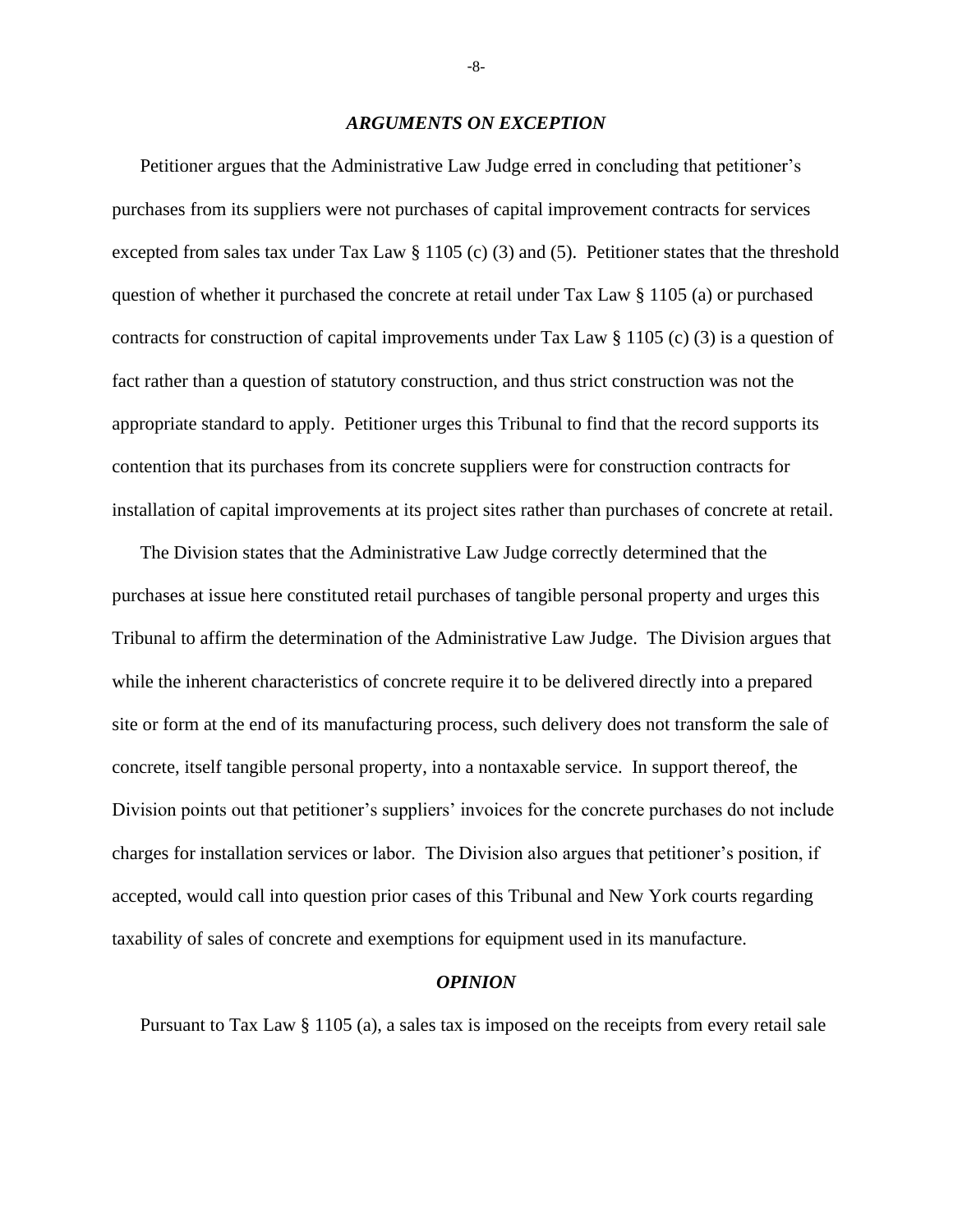of tangible personal property, except as otherwise provided. The definition of retail sale includes the sale of tangible personal property to a contractor for use or consumption in construction, regardless of whether the tangible personal property is to be resold as such or incorporated into real property as a capital improvement or repair (Tax Law § 1101 [b] [4]; *see also* 20 NYCRR 541.1 [b]; *Matter of Swet*, Tax Appeals Tribunal, February 22, 1991).

Sales tax is also imposed on the receipts from the sale of certain services enumerated under Tax Law § 1105 (c) (3), including installation, maintenance, repairing and servicing of tangible personal property, but such imposition of sales tax does not extend to installation of property, which, when installed, would constitute an addition or capital improvement to real property (Tax Law § 1105 [c] [3] [iii]; *see also* Tax Law § 1105 [c] [5]). Accordingly, receipts from the performance of a capital improvement to real property by a contractor are not subject to sales tax (20 NYCRR 541.1 [c]).

The term "capital improvement" is defined under Tax Law  $\S$  1101 (b) (9) to be an addition or alteration to real property that substantially adds to the value of the real property, or appreciably prolongs the useful life of the real property, that becomes part of the real property or is permanently affixed to the real property so that removal would cause material damage to the property or article itself and is intended to become a permanent installation. There is no dispute that the concrete work performed by petitioner as described herein resulted in capital improvements to real property.

Petitioner's argument that its purchases were not subject to sales tax hinges upon whether petitioner has shown that the transactions at issue were purchases of contracts to perform capital improvements, i.e., to install concrete, and not retail purchases of concrete for use by petitioner in its construction contracts. In other words, did petitioner purchase tangible personal property

-9-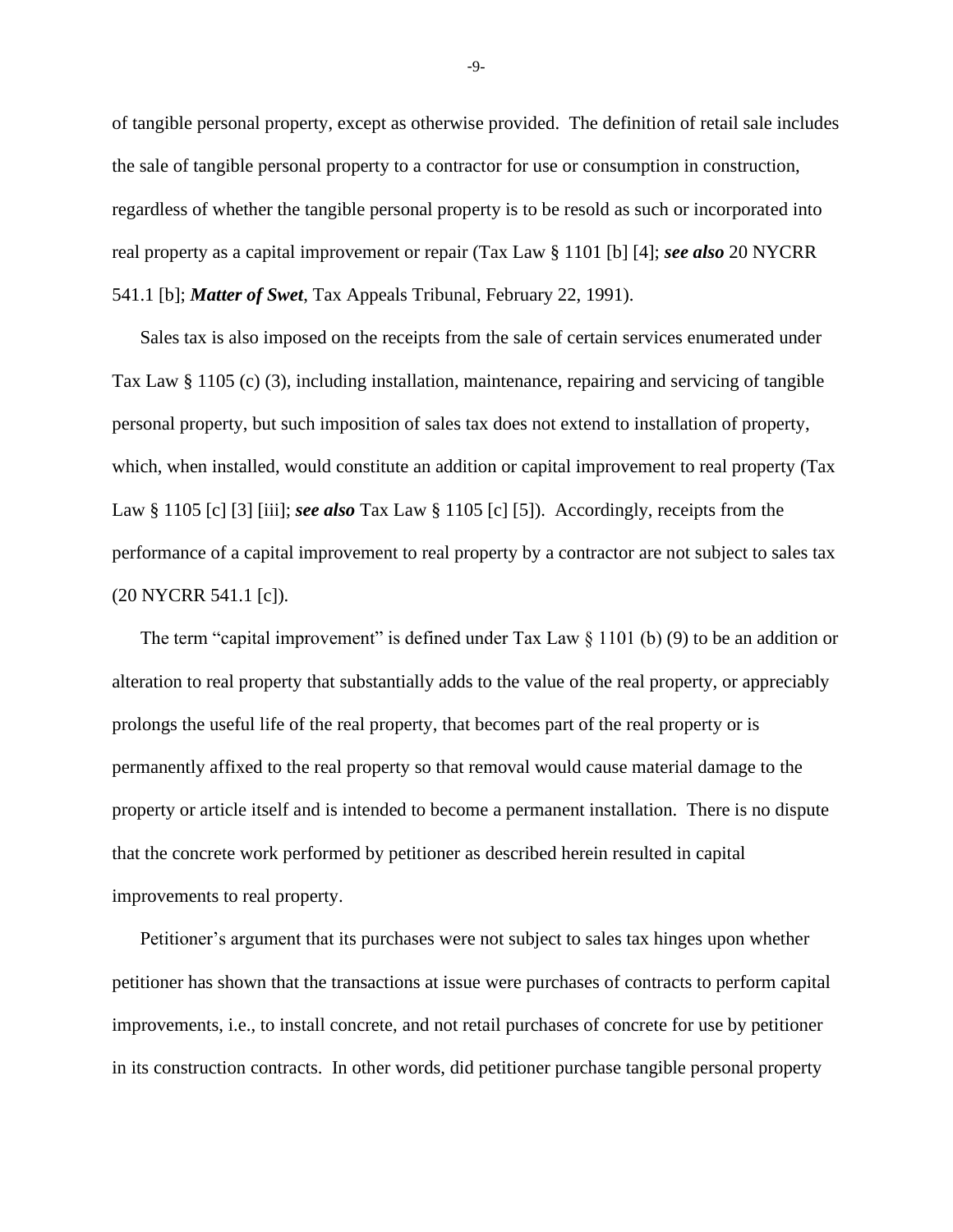or did petitioner purchase a service? Petitioner maintains that this is a question of fact and that the Administrative Law Judge misapprehended relevant facts that show that petitioner's concrete suppliers were in fact subcontractors performing capital improvement services at petitioner's job sites. Petitioner points to its president's testimony at the hearing in support of its claim that petitioner had de minimus role in concrete installation at its job sites and that the invoices from its concrete suppliers in fact represented charges for capital improvements to real property.

We affirm the determination of the Administrative Law Judge that petitioner's purchases of concrete constituted purchases of tangible personal property at retail.

First, we note that the record does not support petitioner's claim that it had only de minimus involvement in the installation of concrete at its job sites. As found by the Administrative Law Judge, and confirmed by our review of the record, petitioner was involved with each step of the concrete installation process; from subcontracting excavators, to building forms to hold the concrete as it hardens into the desired structure, to installing structural elements and performing smoothing work on the still-wet concrete. Even if petitioner's concrete suppliers were responsible to petitioner for delivering a product that conforms to the engineering specifications of the project, petitioner was ultimately responsible to the end customer for the installation.

The invoices from petitioner's suppliers also help to inform our conclusion. As noted by the Administrative Law Judge, the invoices from petitioner's concrete suppliers indicate sales of various amounts of concrete prepared to the required specifications together with the charges for such amounts of concrete. While not determinative, the structure and billing of a transaction is a factor to be considered in deciding proper sales tax treatment (*Matter of Echostar Satellite Corp. v Tax Appeals Trib. of the State of N.Y.*, 20 NY3d 286, 292 [2012]; cf. *Matter of Midland Asphalt Corp. v Chu* [petitioner determined to provide a capital improvement service despite

-10-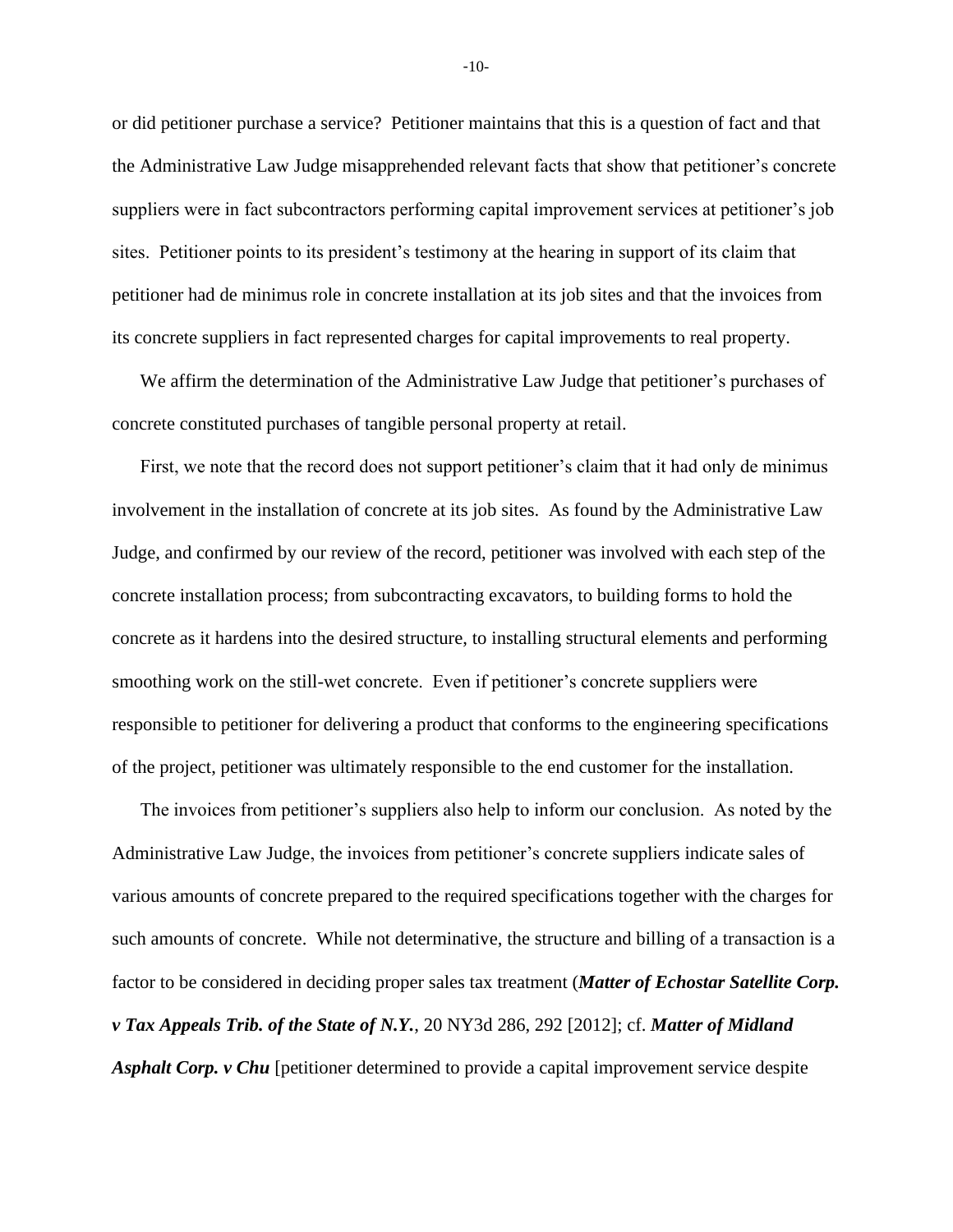invoices to the contrary]). Here, the invoices do not refer to or charge for installation of the concrete, but simply charge for discrete amounts of concrete. The invoices thus do not indicate that the concrete suppliers provided a service of installing a capital improvement, as that term is defined by Tax Law § 1101 (b) (9).

In support of its arguments, petitioner posits that *Midland Asphalt Corp.* should guide our analysis of whether petitioner's purchases were of capital improvement contracts. *Midland Asphalt Corp.* dealt with the question of whether, as claimed by the taxpayer, purchases of equipment and electricity were directly and predominately used in the production of tangible personal property for sale so as to qualify for an exemption from sales tax on such purchases under Tax Law  $\S 1115$  (a) (12). There, the court found that the vast majority of the asphalt produced was produced to meet the taxpayer's own contractual obligations to provide and apply the asphalt emulsion, and not to sell asphalt as such, and therefore the taxpayer's purchases did not qualify for the sales tax exemption (*Midland Asphalt Corp.*, at 852). The court thus concluded that the taxpayer was in the business of providing the service of installing tangible personal property that resulted in capital improvements*.* 

Petitioner asserts that the distribution and application of asphalt emulsion in *Midland Asphalt Corp.* is analogous to its transactions with its concrete suppliers. Petitioner has not shown, however, that the process of distributing and applying asphalt emulsion is sufficiently similar to the process of pumping or pouring concrete for the analogy to hold. In our view, the work of depositing concrete in a form or a designated area (*see* finding of fact 7), the concrete's inherent hardening characteristic notwithstanding, is more akin to the delivery of building materials, i.e., a sale of tangible personal property, than the work of applying asphalt emulsion to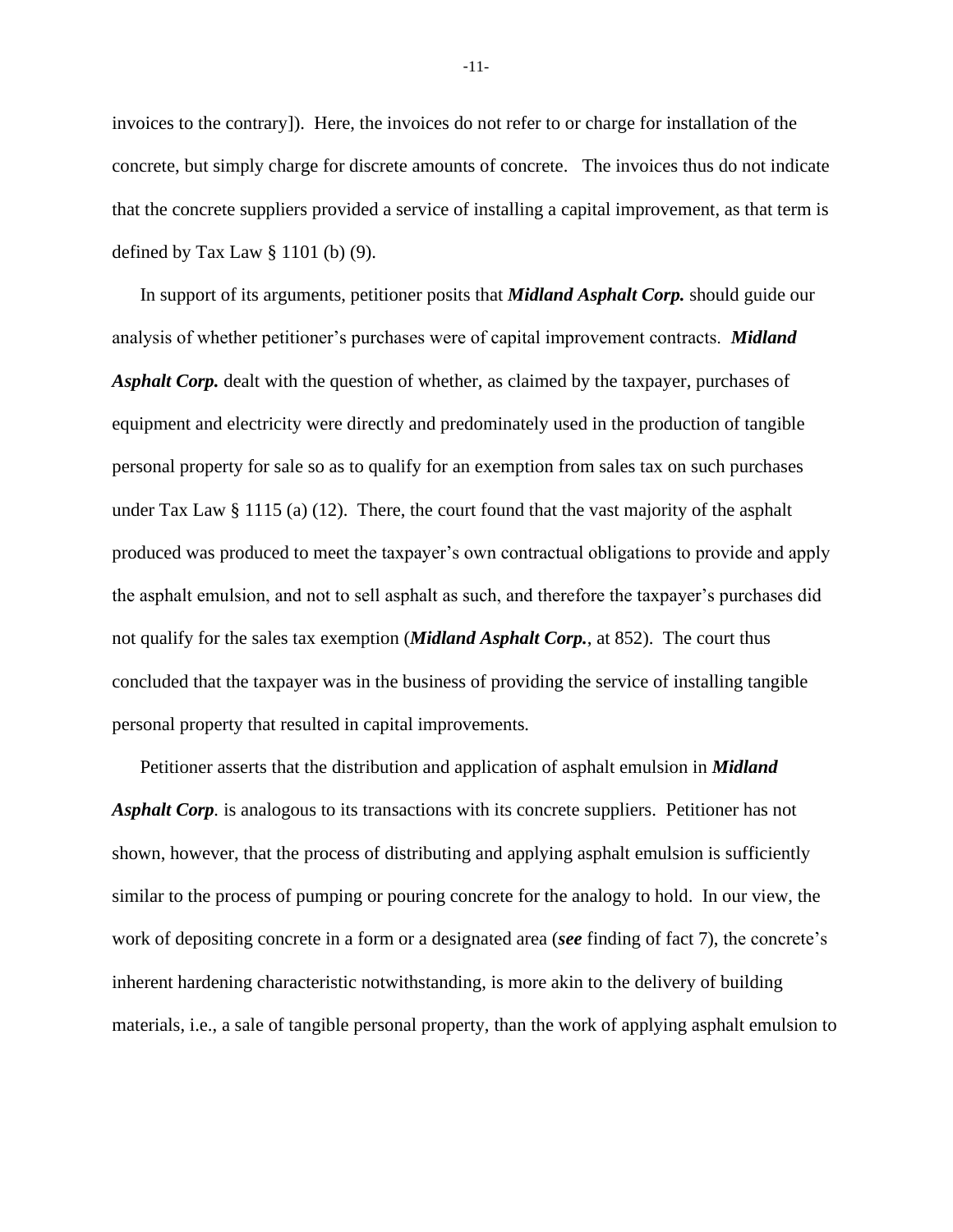a roadway or parking lot by means of a spray application vehicle or a mix-paver (*see Matter of Midland Asphalt Corp.*, State Tax Commission, June 30, 1986).

In a proceeding before the Division of Tax Appeals, a petitioner bears the burden of proof (20 NYCRR 3000.15 [d] [5]). Here, petitioner has not borne its burden of showing that its purchases of concrete from its suppliers do not fall under the definition of retail sale set out in Tax Law § 1101 (b) (4) (i), which includes sales of tangible personal property to contractors for use in capital improvement construction. Petitioner's concrete purchases were thus taxable under Tax Law § 1105 (a).

Accordingly, it is ORDERED, ADJUDGED and DECREED that:

1. The exception of M & Y Developers, Inc. is denied;

2. The determination of the Administrative Law Judge is affirmed;

3. The petition of M & Y Developers, Inc. is denied; and

4. The refund claim determination notices, dated February 15, 2017 and March 22, 2017, are sustained.